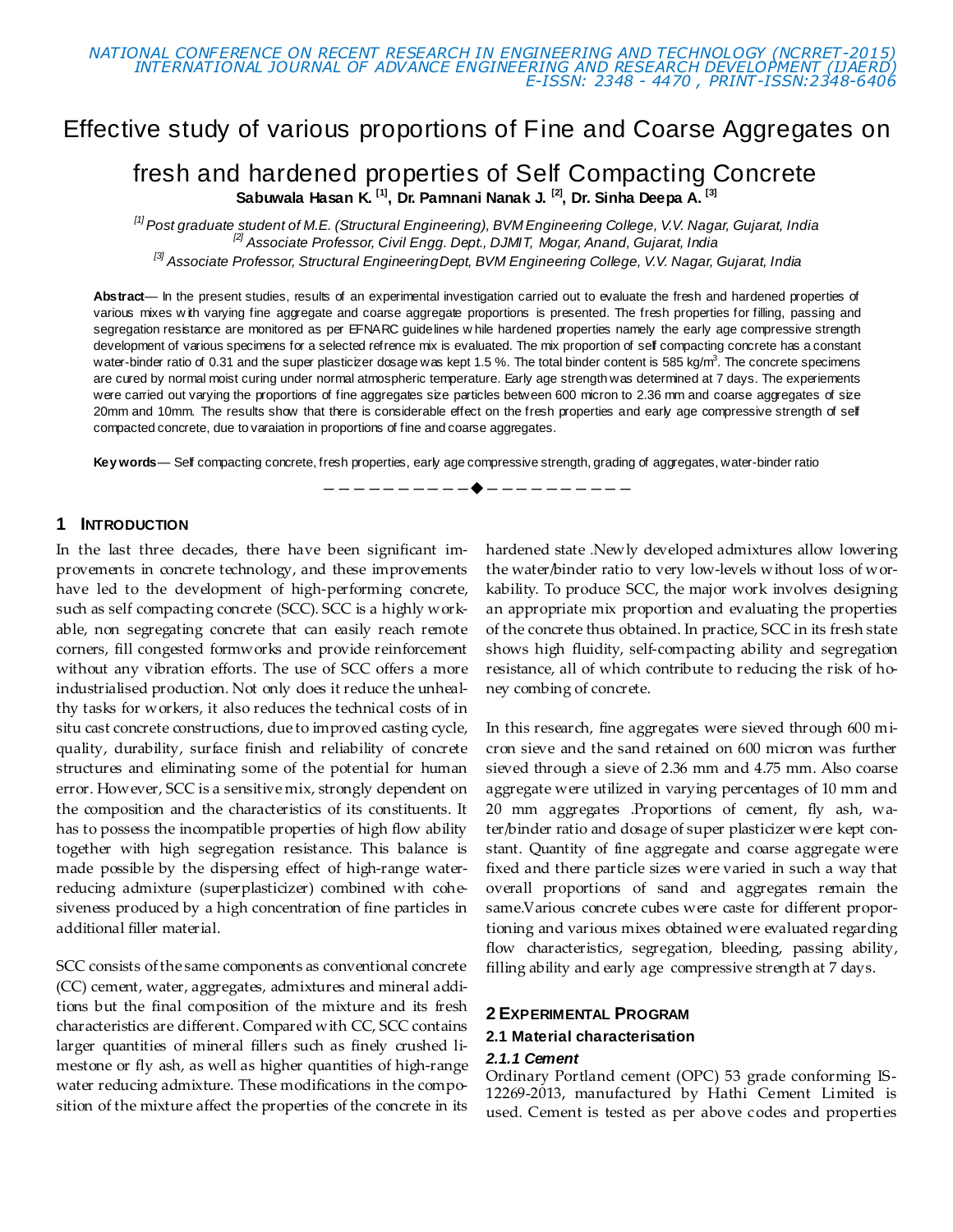are listed in table-1.

**Table 1 Properties of 53 grade Ordinary Portland cement**

| Specific gravity of Cement              | 3.15                   |
|-----------------------------------------|------------------------|
| Consistency of cement                   | 31%                    |
| Initial setting time                    | $45 \,\mathrm{mins}$   |
| Final setting time                      | $260 \,\mathrm{mins}$  |
| Compressive strength at 7 days          | $40$ N/mm <sup>2</sup> |
| Compressive strength at 28 days         | 58 N/mm <sup>2</sup>   |
| Fineness (% passing 90 micron IS sieve) | 3%                     |
| Soundness of cement (mm)                | 1.3 mm                 |

# *2.1.2 Water*

Normal tap water is used for making concrete. The tap water did not contain any objectionable substances causing color or odor. The water was not tested to verify the acceptance criteria based on the physical tests assuming that the quality of potable water is acceptable for making concrete.

# *2.1.3 Fly ash*

Fly ash (ASTM Class F) was obtained from Wanakbori thermal power station, kheda,Gujarat,India, having a specific gravity of 2.4 and fineness  $280 \text{ m}^2/\text{kg}$ .

# *2.1.4 Aggregates*

(A) Coarse aggregates (20 mm and 10mm size) from local quarry have been used. The test results for the properties of aggregates are presented in Table-2, 3, and Table-4. The properties of grit indicates that it is suitable for use to produce the concretes. The bulk density, fineness modulus and specific gravity were within permissible limits specified by the Indian standards IS:2386- [1963].

**Table 2 Sieve analysis of 10 mm size aggregates**

| Sr. | <b>IS</b>          | Weight   | $\%$     | $\%$  | $\%$     |
|-----|--------------------|----------|----------|-------|----------|
| No  | <b>Sieve</b>       | Retained | Retained | Finer | Passing  |
|     | No                 | (gm)     |          |       |          |
|     | $40 \,\mathrm{mm}$ | 0.0      | 0.0      | 100   |          |
|     | $20 \,\mathrm{mm}$ | 0.0      | 0.0      | 100   |          |
| 3   | $10 \,\mathrm{mm}$ | 124      | 12.4     | 87.6  | 85-100   |
| 4   | 4.75 mm            | 696      | 82.0     | 18.0  | $0 - 20$ |
| 5   | Pan                | 180      | 100      | 0.0   | $0 - 5$  |

**Table 3 Sieve analysis of 20 mm size aggregates**

| Sr.            | IS                 | Weight   | $\%$     | $\%$  | $\%$     |
|----------------|--------------------|----------|----------|-------|----------|
| $\overline{N}$ | Sieve              | Retained | Retained | Finer | Passing  |
|                | No                 | (gm)     |          |       |          |
|                | $40 \,\mathrm{mm}$ | 0.0      | 0.0      | 100   | 100      |
| 2              | $20 \,\mathrm{mm}$ | 128      | 12.8     | 872   | 85-100   |
| 3              | $10 \,\mathrm{mm}$ | 808      | 93.6     | 6.4   | $0 - 20$ |
| 4              | 4.75 mm            | 64       | 100      | 0.0   | $0 - 5$  |
| 5              | Pan                | 0.0      | 100      | 0.0   |          |

**Table 4 Properties of coarse aggregates**

| Type of coarse Agg.            | Specific gravity | Void ratio |
|--------------------------------|------------------|------------|
| 20 mm single size              | 2.78             | 42.89%     |
| $10 \,\mathrm{mm}$ single size | 2.73             | 44.27%     |

(B) Fine aggregates from local river have been used. The test results for the properties of F.A. are presented in Table 5 & 6. The bulk density of sand was 1776 kg/m $^{\rm 3}$ . The results indicate F.A. of zone-II.

**Table 5 Properties of fine aggregates**

|                              | ific gravity | oid ratio                 |
|------------------------------|--------------|---------------------------|
| $\lim_{\theta}$<br>Aggregate | $\sim$       | $\mathbf{O}/$<br>u<br>، ن |

**Table 6 Sieve analysis of fine aggregates**

| <b>IS</b> | Weight        | $\%$     | $\%$  | Grading    |
|-----------|---------------|----------|-------|------------|
| Sieve No  | Retained (gm) | Retained | Finer | $Z$ one-II |
| 4.75 mm   | 67            | 6.7      | 93.3  | 90-100     |
| $2.36$ mm | 56            | 12.3     | 87.7  | 75-100     |
| $1.18$ mm | 205           | 32.8     | 672   | 55-90      |
| $600 \mu$ | 248           | 57.6     | 42.4  | 35-59      |
| $300 \mu$ | 311           | 88.7     | 11.3  | $8 - 30$   |
| $150 \mu$ | 84            | 97.1     | 2.9   | $0-10$     |
| Pan       | 29            | 100      | 0.0   |            |

# *2.1.5 Chemical admixtures*

A new generation Poly-CarboxylicEther (PCE) based superplasticizer was used. This super-plasticizer is available as a medium brown colored aqueoussolution.Its brand name is Glenium sky-784.Glenium sky-784 is free of chloride & has low alkali content. It is compatible with all types of cement.

### **2.2 Development of concrete mixes**

After getting results from basic test of concrete ingredients like cement, fly ash, sand, coarse aggregate etc, a refernce mix design was finalized after several trials and errors.The basic ingredients constituting binder (cement and fly ash), sand, coarse aggregate and water were kept constant in the proportion (1:1.47:1.37:0.31) .The super plasticizer dosage was kept constant at 1.5%.

**Table 7 Mix Proportion of reference SCC**

| Water to cement ratio | 0.31                  |
|-----------------------|-----------------------|
| Cement                | $450 \text{ kg/m}^3$  |
| Fly ash               | 135 kg/m <sup>3</sup> |
| Fine Aggregate        | $860 \text{ kg/m}^3$  |
| Coarse Aggregate      | $800 \text{ kg/m}^3$  |
| Water                 | 180 litres            |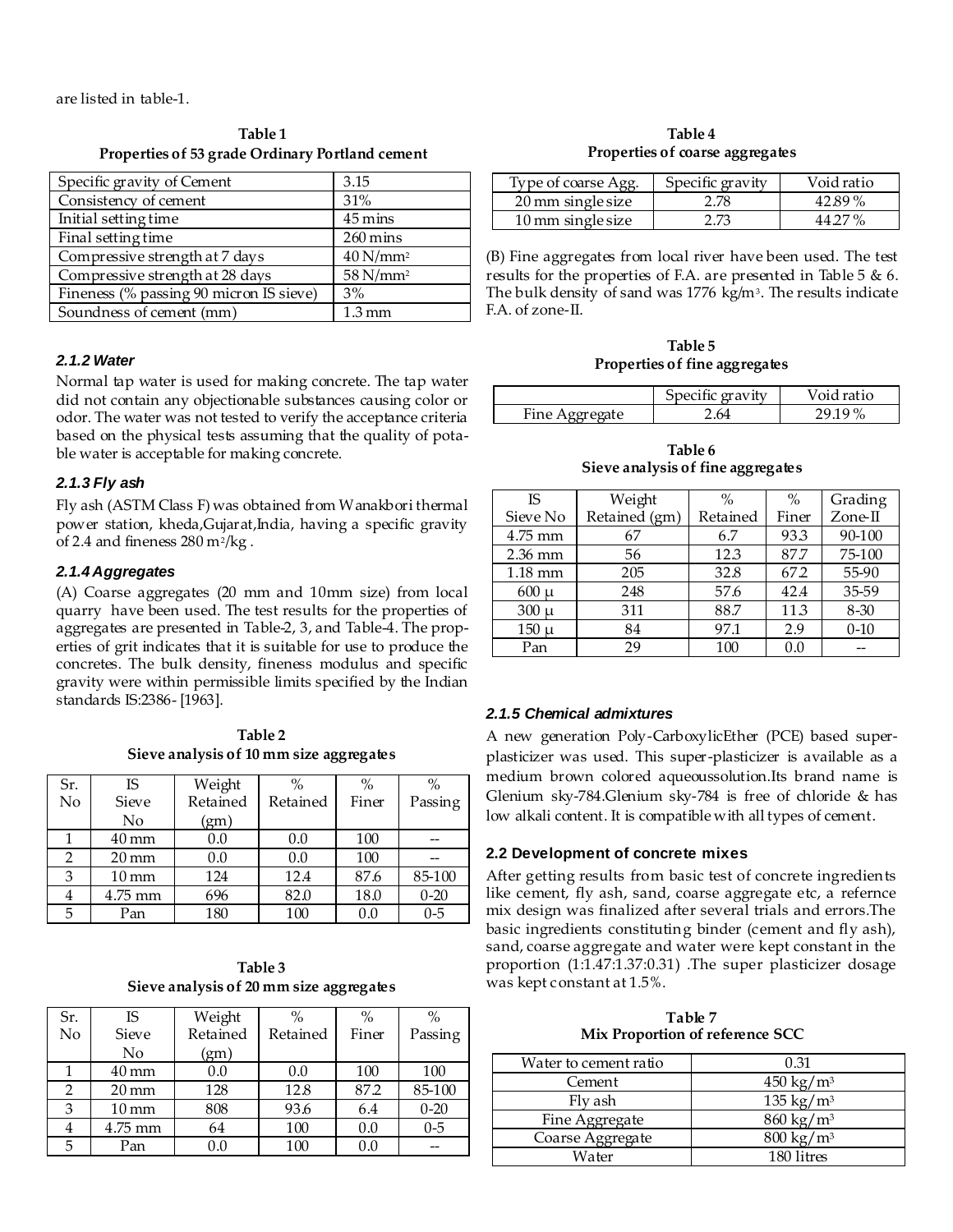| 1.5% (by weight of binder)<br>Super Plasticizer |
|-------------------------------------------------|
|-------------------------------------------------|

Various mixes were prepared altering the fine and coarse aggregate contents as follows:-

#### *Mix (A-1)*

Mix with 50% of sand less then 600 micron and 50% between 600 micron to 2.36 mm. Coarse aggregate proportion as 75% - 10 mm and 25%-20 mm.

#### *Mix (A-2)*

Mix with 50% of sand less then 600 micron and 50% between 600 micron to 4.75 mm. Coarse aggregate proportion as 75%- 10 mm and 25%- 20 mm..

#### *Mix (A-3)*

Mix with 100% sand sieved through 4.75 mm IS sieve having coarse aggregate proportion as 75%-10 mm and 25%-20 mm.

#### *Mix (B-1)*

Mix with 100% sand sieved through 4.75 mm IS sieve having coarse aggregate proportion as 60%-10 mm and 40%-20 mm.

#### *Mix (B-2)*

Mix with 100% sand sieved through 4.75 mm IS sieve having coarse aggregate proportion as 40%-10 mm and 60%-20 mm.

#### *Mix (B-3)*

Mix with 100% sand sieved through 4.75 mm IS sieve having coarse aggregate proportion as 75%-10 mm and 25%-20 mm.

#### *Mix (B-4)*

Mix with 100% sand sieved through 4.75 mm IS sieve having coarse aggregate proportion as 25%-10 mm and 75%-20 mm.

### **2.3 Casting of cubes**

For each mix of concrete, three concrete cube specimens were cast each of size 150mmx150mmx150mm. Burnt oil was applied on sides of moulds for easy de-molding of cubes. Electrically operated mixer was used for casting.To obtain a homogeneous mix, aggregates were mixed and binders (cement and Fly ash) were added to the system. After remixing water was added to the dry mix. Finally, super plasticizer was introduced to the wet mixture.

### **2.4 Curing**

Each set of cubes were demoulded after 24 hrs of casting and placed in water curing tank for 7 days. Curing of concrete was at laboratory temperature. Cubes were taken out and kept in laboratory after 7 days curing period.

### **2.4 Testing of specimens**

### *2.4.1Properties of fresh concrete*

Conventional workability experiments are not sufficient for the evaluation of SCC. European guidelines (EFNARC, 2005) were referred to evaluate the properties of concrete mixes like passing ability, filling ability and resistance to segrega-



ma



Grading of aggregates V-funnel test



L-Box test Slump flow



Curing Compression testing machine

### **3 RESULTS**

**Table 8 Fresh properties of self compacting concrete**

| Mix   | Slump flow (mm) |          | V-funnel   | L-Box     |
|-------|-----------------|----------|------------|-----------|
| Name  | $T50$ (sec)     | Dia (mm) | time (sec) | $H_2/H_1$ |
| $A-1$ | 4.5             | 680      | 11         | 0.84      |
| $A-2$ | 4.8             | 665      | 11.5       | 0.81      |
| $A-3$ | 6               | 625      | 13.8       | 0.73      |
| $B-1$ | 6.7             | 620      | blocked    | blocked   |
| $B-2$ | 8.6             | 575      | blocked    | blocked   |
| $B-3$ | 6               | 620      | 13.8       | 0.73      |
| B-4   | 9.8             | 530      | blocked    | blocked   |

help of gradual loading by a calibrated compression testing testing testing testing testing testing testing testing testing testing testing testing testing testing testing testing testing testing testing testing testing te